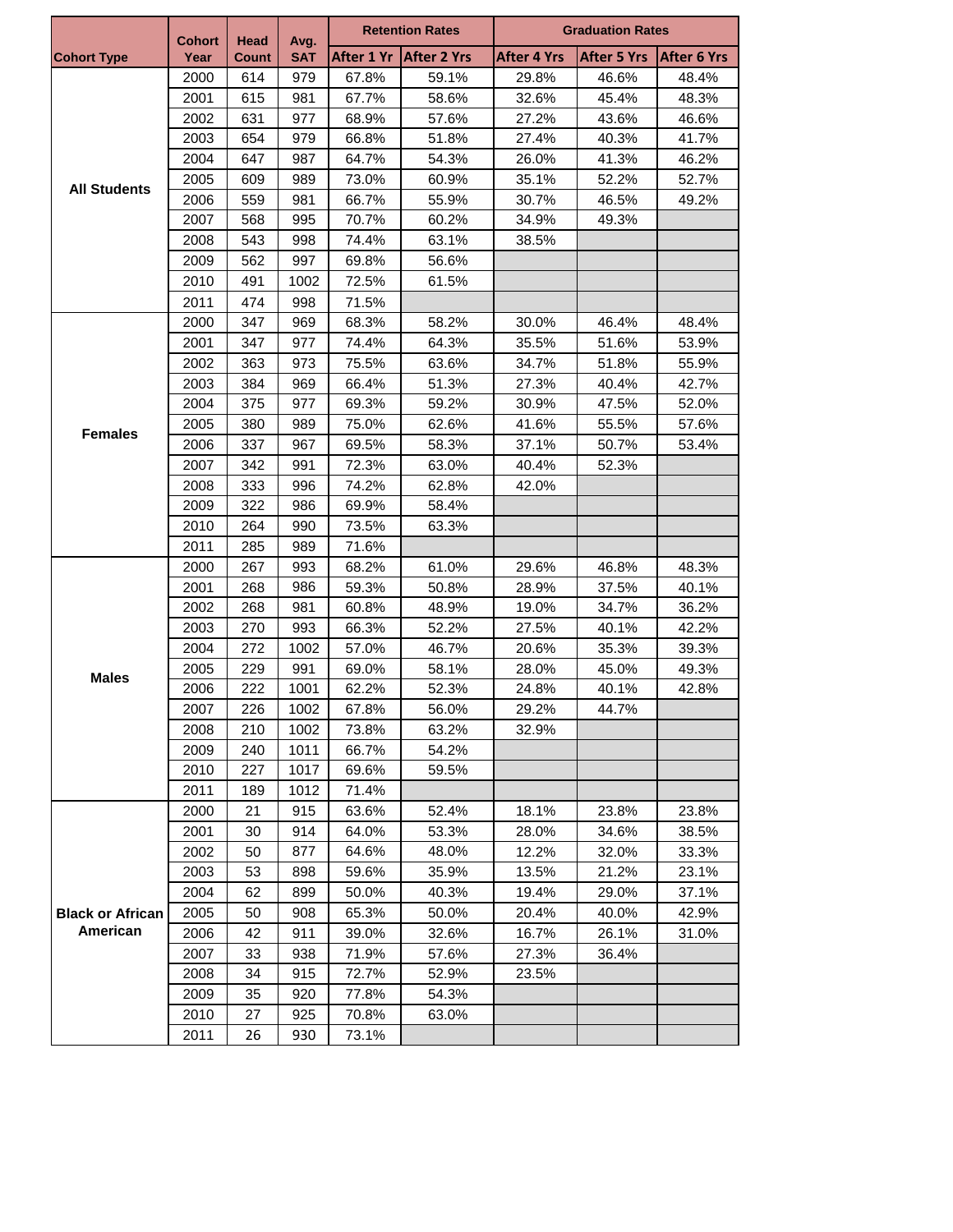|                              | <b>Cohort</b> | Head           | Avg.       | <b>Retention Rates</b> |                    | <b>Graduation Rates</b> |                    |                    |  |
|------------------------------|---------------|----------------|------------|------------------------|--------------------|-------------------------|--------------------|--------------------|--|
| <b>Cohort Type</b>           | Year          | Count          | <b>SAT</b> | After 1 Yr             | <b>After 2 Yrs</b> | <b>After 4 Yrs</b>      | <b>After 5 Yrs</b> | <b>After 6 Yrs</b> |  |
|                              | 2000          | 5              | 951        | 40.0%                  | 40.0%              | 0.0%                    | 20.0%              | 20.0%              |  |
|                              | 2001          | 9              | 915        | 66.7%                  | 55.6%              | 11.1%                   | 44.4%              | 55.6%              |  |
|                              | 2002          | $\overline{4}$ | 947        | 25.0%                  | 25.0%              | 25.0%                   | 25.0%              | 25.0%              |  |
|                              | 2003          | 12             | 915        | 50.0%                  | 25.0%              | 8.3%                    | 25.0%              | 25.0%              |  |
|                              | 2004          | 12             | 929        | 30.8%                  | 33.3%              | 16.7%                   | 25.0%              | 25.0%              |  |
| <b>Hispanic or</b><br>Latino | 2005          | 14             | 936        | 78.6%                  | 57.1%              | 14.3%                   | 28.6%              | 35.7%              |  |
|                              | 2006          | 9              | 964        | 55.6%                  | 33.3%              | 0.0%                    | 11.1%              | 11.1%              |  |
|                              | 2007          | 12             | 958        | 50.0%                  | 50.0%              | 33.3%                   | 41.7%              |                    |  |
|                              | 2008          | 11             | 998        | 81.8%                  | 72.7%              | 45.5%                   |                    |                    |  |
|                              | 2009          | $\overline{7}$ | 1024       | 42.9%                  | 28.6%              |                         |                    |                    |  |
|                              | 2010          | 18             | 974        | 83.3%                  | 66.7%              |                         |                    |                    |  |
|                              | 2011          | 12             | 876        | 41.7%                  |                    |                         |                    |                    |  |
|                              | 2000          | 4              | 1023       | 75.0%                  | 50.0%              | 25.0%                   | 50.0%              | 50.0%              |  |
|                              | 2001          | $\overline{c}$ | 890        | 50.0%                  | 50.0%              | 50.0%                   | 50.0%              | 50.0%              |  |
|                              | 2002          | 5              | 970        | 80.0%                  | 80.0%              | 40.0%                   | 80.0%              | 80.0%              |  |
|                              | 2003          | 6              | 892        | 50.0%                  | 66.7%              | 16.7%                   | 33.3%              | 50.0%              |  |
|                              | 2004          | 5              | 1026       | 40.0%                  | 40.0%              | 0.0%                    | 0.0%               | 20.0%              |  |
|                              | 2005          | 6              | 988        | 66.7%                  | 66.7%              | 33.3%                   | 33.3%              | 33.3%              |  |
| Asian                        | 2006          | $\overline{4}$ | 990        | 25.0%                  | 50.0%              | 25.0%                   | 25.0%              | 25.0%              |  |
|                              | 2007          | 3              | 953        | 33.3%                  | 33.3%              | 0.0%                    | 0.0%               |                    |  |
|                              | 2008          | $\overline{4}$ | 968        | 75.0%                  | 75.0%              | 25.0%                   |                    |                    |  |
|                              | 2009          | 9              | 1002       | 100.0%                 | 100.0%             |                         |                    |                    |  |
|                              | 2010          | 6              | 903        | 83.3%                  | 83.3%              |                         |                    |                    |  |
|                              | 2011          | 5              | 1015       | 100.0%                 |                    |                         |                    |                    |  |
|                              | 2000          | 11             | 1103       | 90.9%                  | 72.7%              | 27.3%                   | 45.5%              | 54.6%              |  |
|                              | 2001          | $\overline{4}$ | 928        | 100.0%                 | 50.0%              | 50.0%                   | 50.0%              | 50.0%              |  |
|                              | 2002          | $\overline{4}$ | 987        | 100.0%                 | 50.0%              | 0.0%                    | 25.0%              | 25.0%              |  |
|                              | 2003          | $\overline{4}$ | 923        | 50.0%                  | 25.0%              | 0.0%                    | 25.0%              | 25.0%              |  |
|                              | 2004          | $\overline{7}$ | 938        | 71.4%                  | 42.9%              | 0.0%                    | 28.6%              | 14.3%              |  |
| American Indian              | 2005          | $\overline{7}$ | 875        | 28.6%                  | 28.6%              | 0.0%                    | 14.3%              | 28.6%              |  |
| or Alaska Native             | 2006          | 1              | 820        | 100.0%                 | 100.0%             | 0.0%                    | 100.0%             | 100.0%             |  |
|                              | 2007          | 5              | 958        | 60.0%                  | 60.0%              | 40.0%                   | 60.0%              |                    |  |
|                              | 2008          | 2              | 1030       | 100.0%                 | 50.0%              | 0.0%                    |                    |                    |  |
|                              | 2009          | 1              | 0          | 100.0%                 | 100.0%             |                         |                    |                    |  |
|                              | 2010          | 3              | 1010       | 66.7%                  | 66.7%              |                         |                    |                    |  |
|                              | 2011          | 1              | 1180       | 100.0%                 |                    |                         |                    |                    |  |
|                              | 2000          | 564            | 979        | 68.3%                  | 59.4%              | 30.4%                   | 47.6%              | 49.2%              |  |
|                              | 2001          | 570            | 986        | 67.9%                  | 58.8%              | 32.6%                   | 45.7%              | 48.0%              |  |
|                              | 2002          | 567            | 985        | 69.5%                  | 58.2%              | 29.3%                   | 45.7%              | 48.7%              |  |
|                              | 2003          | 570            | 990        | 67.7%                  | 53.7%              | 29.5%                   | 42.5%              | 43.7%              |  |
|                              | 2004          | 544            | 998        | 66.7%                  | 56.8%              | 28.7%                   | 45.2%              | 47.5%              |  |
|                              | 2005          | 495            | 1002       | 74.6%                  | 62.4%              | 40.0%                   | 54.5%              | 57.4%              |  |
| White                        | 2006          | 471            | 988        | 70.3%                  | 59.0%              | 34.8%                   | 49.9%              | 52.7%              |  |
|                              | 2007          | 460            | 1005       | 70.4%                  | 60.8%              | 37.6%                   | 50.7%              |                    |  |
|                              | 2008          | 434            | 1004       | 73.7%                  | 62.5%              | 38.3%                   |                    |                    |  |
|                              | 2009          | 453            | 1000       | 68.9%                  | 56.5%              |                         |                    |                    |  |
|                              | 2010          | 419            | 1011       | 73.0%                  | 61.6%              |                         |                    |                    |  |
|                              | 2011          | 394            | 1005       | 71.6%                  |                    |                         |                    |                    |  |
|                              |               |                |            |                        |                    |                         |                    |                    |  |